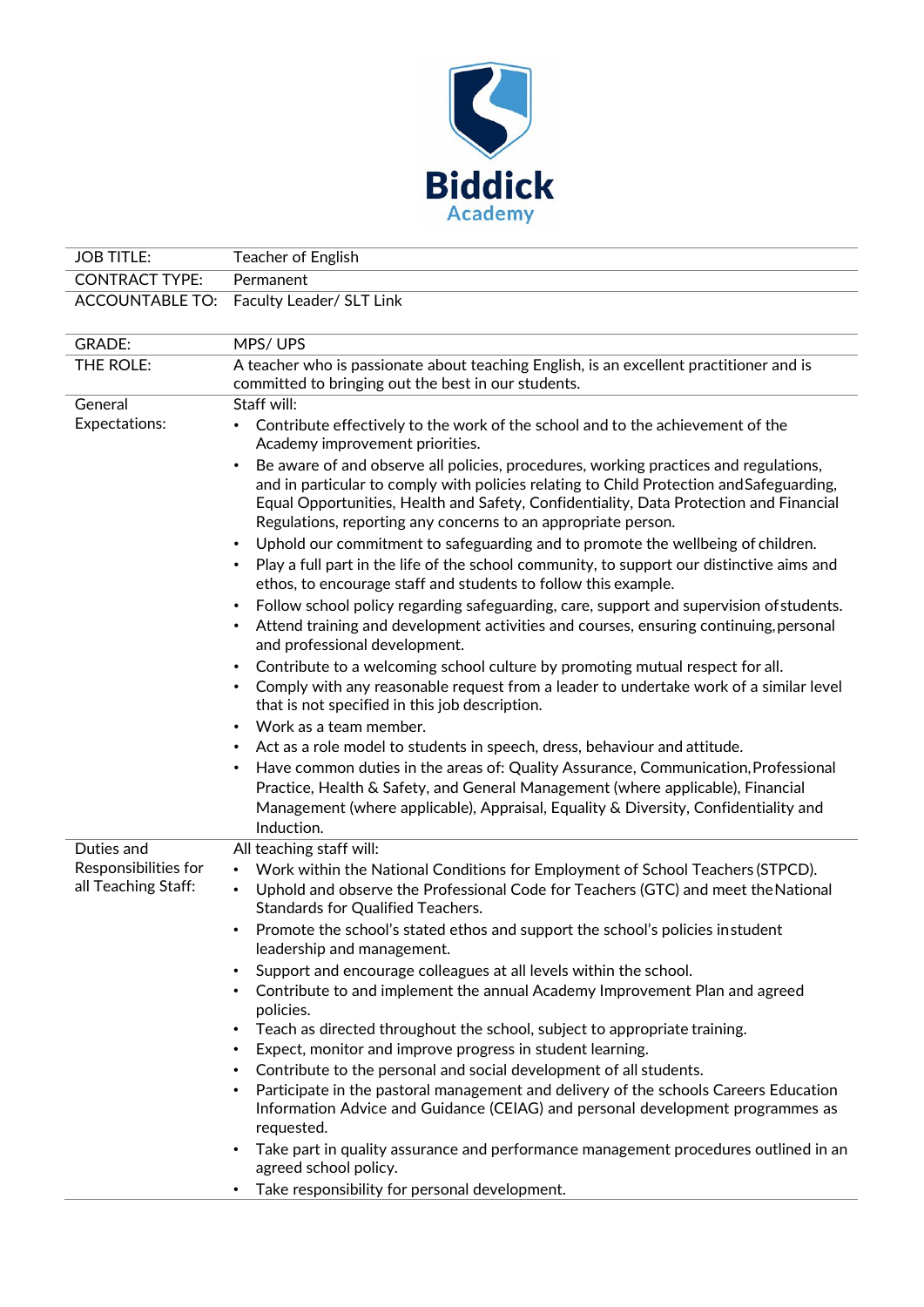

| Responsibilities for                      | All subject staff will:                                                                                                                                                                     |
|-------------------------------------------|---------------------------------------------------------------------------------------------------------------------------------------------------------------------------------------------|
| all Subject Teachers:                     | Take full responsibility for ensuring a scheme of learning is delivered to students in<br>٠<br>their allocated classes.                                                                     |
|                                           | Contribute to curriculum development.<br>$\bullet$                                                                                                                                          |
|                                           | Plan lessons using a range of strategies to meet student's individual learning needs<br>understood from attainment and supporting data.                                                     |
|                                           | Have a thorough knowledge and understanding of their subject, its teaching and place<br>in the National Curriculum and that of the school.                                                  |
|                                           | Use the models set out in School Policies for delivery of lessons.<br>٠                                                                                                                     |
|                                           | Set homework according to school and department policies.<br>٠                                                                                                                              |
|                                           | Mark, assess record and report on student's achievements, setting appropriate targets<br>in line with academy policies.                                                                     |
|                                           | Keep to deadlines for reporting, marking, submission of assessments, coursework and<br>assignments.                                                                                         |
|                                           | Prepare students for examinations when required, taking part in standardising and<br>moderating activities required by departments and examination boards.                                  |
|                                           | Contribute to the development of schemes of learning, school and department policies<br>as appropriate.                                                                                     |
|                                           | Attend and contribute to appropriate meetings and professional development<br>activities.                                                                                                   |
|                                           | Take an active part in the school's self-evaluation process, including the completion of<br>$\bullet$<br>appropriate documentation, and contribute to this process within the subject area. |
|                                           | Undertake whatever other duties might reasonably be requested by the Headteacher<br>or Faculty Leader.                                                                                      |
| Responsibilities of all                   | All form tutors:                                                                                                                                                                            |
| Form Tutors:                              | Are responsible for day-to-day administration in the tutor group.<br>$\bullet$                                                                                                              |
|                                           | Review and discuss student's work and welfare, setting targets as necessary.<br>٠                                                                                                           |
|                                           | Meet with parents including school calendared meetings.<br>٠                                                                                                                                |
|                                           | Promote good behaviour and positive attitudes at all times.<br>٠                                                                                                                            |
|                                           | Support form, year and school activities as appropriate.<br>٠                                                                                                                               |
|                                           | Deliver an appropriate programme of form group activities, including the agreed<br>٠<br>CEIAG/IAG programme.                                                                                |
| Responsibilities of                       | Teachers who have passed the Threshold should ensure that they continue to meet                                                                                                             |
| Post Threshold<br>Teachers:               | Threshold Standards and should demonstrate that they make an active contribution to the<br>policies and aspirations of the school.<br>Specifically:                                         |
|                                           | They provide a role model for teaching and learning.                                                                                                                                        |
|                                           | Make a distinctive contribution to the raising of student standards.                                                                                                                        |
|                                           | Contribute effectively to the work of the wider team.<br>$\bullet$                                                                                                                          |
|                                           | Take advantage of appropriate opportunities for professional development, using<br>$\bullet$                                                                                                |
|                                           | outcomes effectively to improve students' learning.                                                                                                                                         |
|                                           | There is a clear expectation that Post-Threshold Teachers will take a lead role in the                                                                                                      |
|                                           | development of other teaching staff and will welcome Early Career Teachers and visitors,                                                                                                    |
|                                           | by prior arrangement, into their learning environment.                                                                                                                                      |
| Contribution<br>to<br>school development: | Contribute to the development of school policy through participation in appropriate<br>$\bullet$<br>meeting groups, committees and working parties.                                         |
|                                           | Liaise as appropriate with external agencies including schoolimprovement<br>services/partners.                                                                                              |
|                                           | Support the school ethos and policies in relation to students, parents, the local<br>community and other external groups.                                                                   |